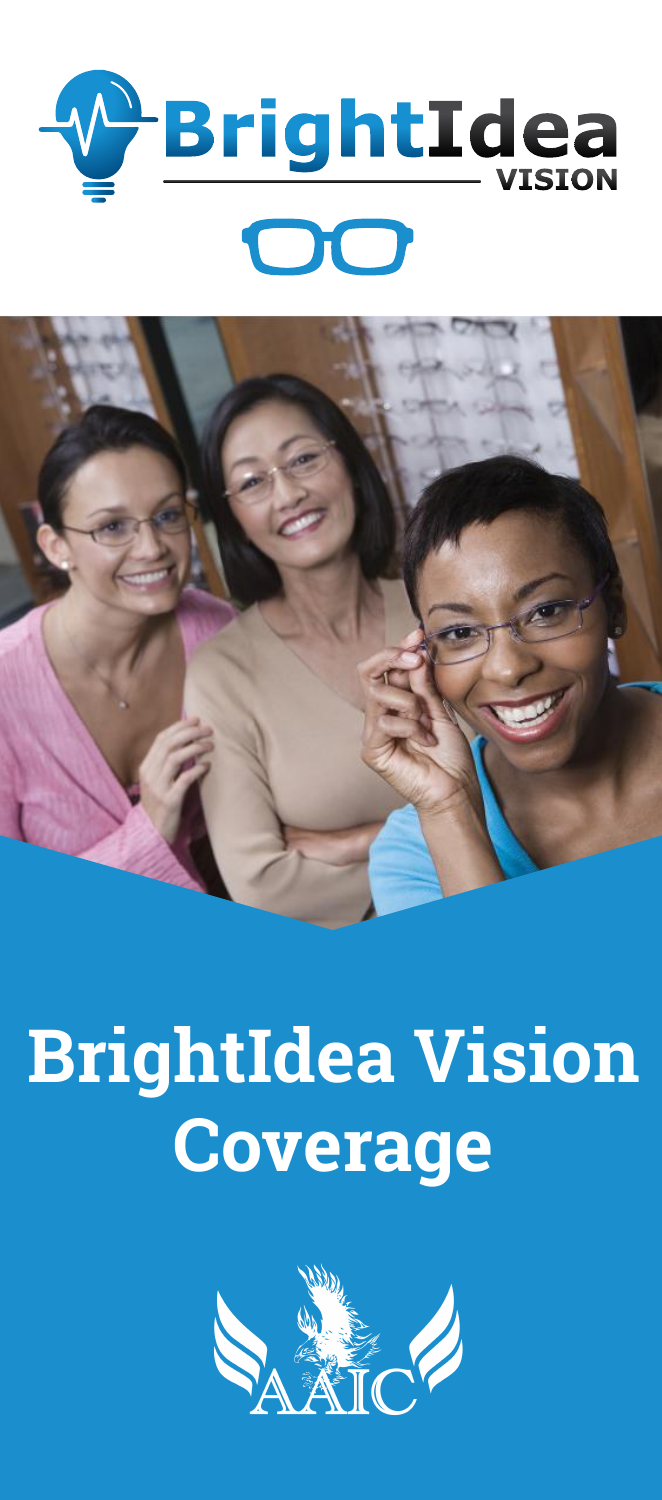## **Lens Options**

### Progressive Lenses

The member is responsible for the difference between the Covered Allowance and the Progressive Lens charge.

## **Additional Lens Options**

- Photochromatic: glass/plastic: pays up to \$30
- Scratch Resist Coating: Plan pays up to \$15
- Anti-Reflective Coating: Plan pays up to \$25
- Ultraviolet Coating: Plan pays up to \$16
- Progressive Lenses: Plan pays up to \$89.50
- Polycarbonate Lenses: Plan pays up to \$85
- Tints: Pink & Rose Covered in full

## **Copays**

\$10 EXAMS • \$25 EYE GLASSES (Lenses or Frames)

#### Lenses (per pair) Coverage

Single Vision; Bi-focal; Tri-focal; Lenticular: 100% Progressive: See Lens Options

#### Contact Lenses

Elective: Up to \$150 Medically necessary: 100% covered

#### Frequencies (months)

Exam/Lens/Frames: 12/12/24 \*based on date of service

## **Member Rates**

- Single Member: \$14\* month
- Member + Spouse: \$25\* month
- Member + Children: \$22\* month
- 

• Family: \$29\* month

\*Includes \$2.00 Association Fee

For a complete listing of benefits, exclusions and limitations, please refer to your Policy. In the event of discrepancies contained in this brochure, the terms and conditions contained in the Policy documents shall govern. The information contained herein is accurate at the time of publication. This brochure provides only summary information.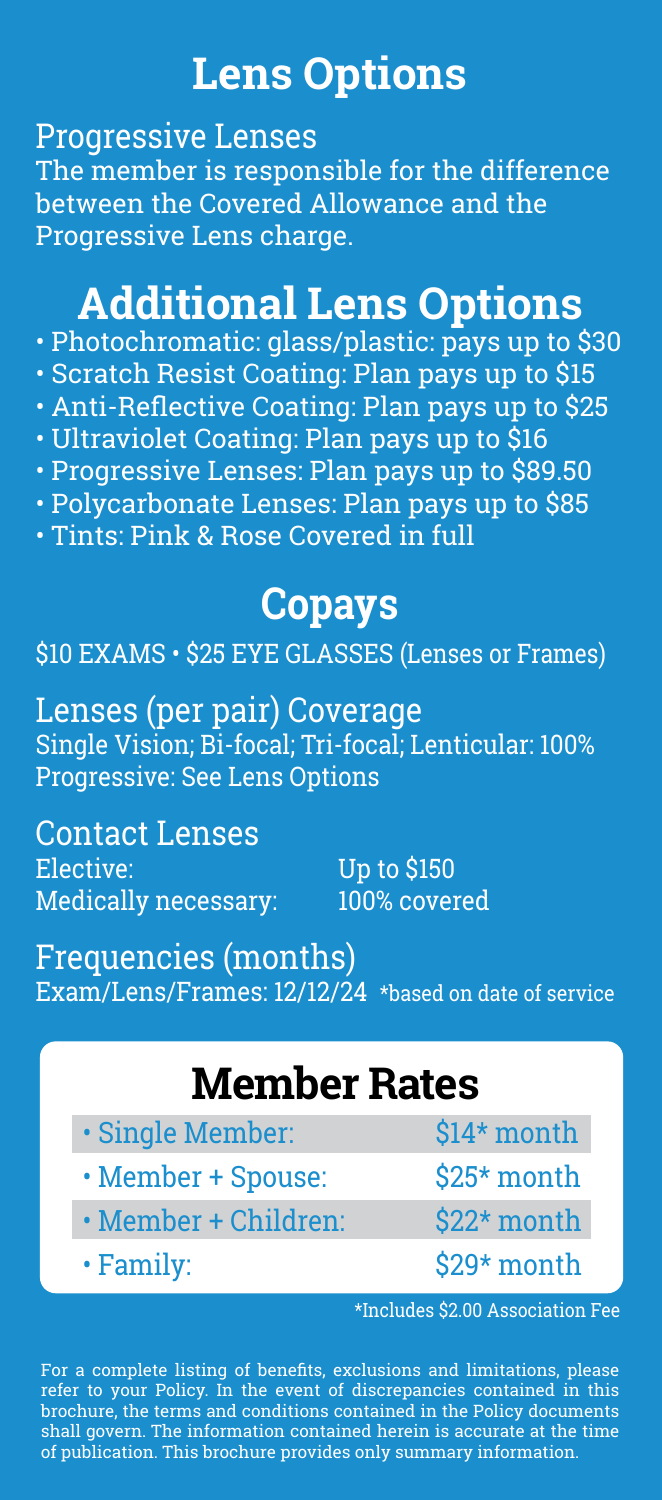Guaranteed Acceptance No Waiting Period Open Enrollment

## **Additional Features**

## Contact Lens Elective

Allowance includes fitting, exam, and lenses. The cost of the fitting and evaluation is deducted from the cost of the contact lens allowance. Allowance can be applied to disposables. Applies when contacts are chosen in lieu of glasses. Members can order contacts online at MESVisionOptics.com and apply their benefits at checkout.

### Additional Glasses

20% off the retail price on additional pairs of prescription glasses (at Discount Program Provider Locations).

### Frame Discount

20% off the remaining balance in excess of the frame allowance of \$150 biannually (at Discount Program Provider Locations).

## Laser Vision Care

An average discount of 15% on LASIK and PRK. MESVision Members can save \$800 on LASIK with LasikPlus. Plus an additional 5% discount to patients who receive Custom or Wavelight® bladeless treatment with Premium LasikPlus. For more information Please visit www.LasikPlus.com/MES or Call 1-855-433-2020.

To find a Participating Provider near you, please visit MESVision.com and click on Search for a Provider or call 800-877-6321